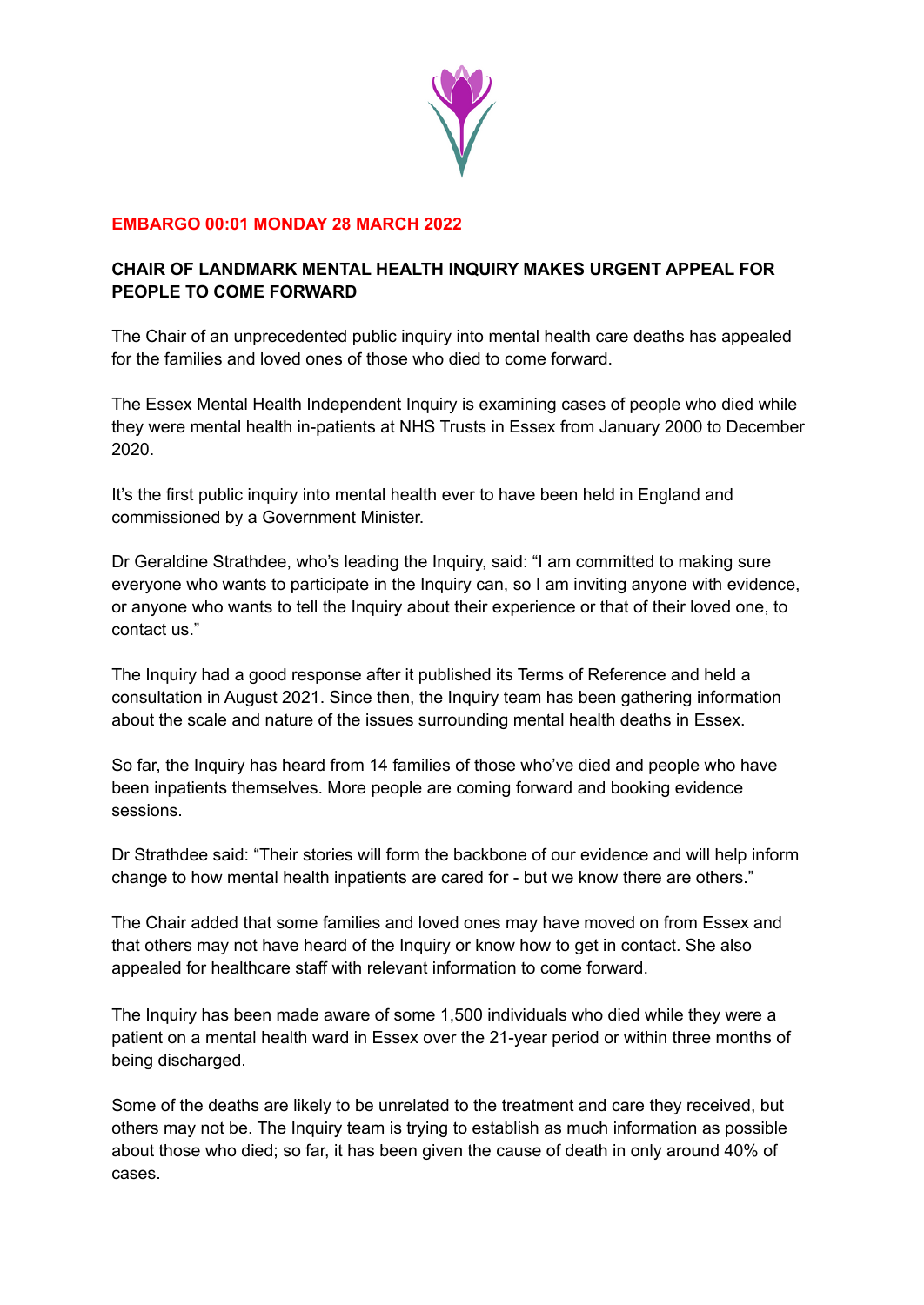Dr Strathdee said the families and former patients who have already given evidence have shared personal and detailed accounts of their experiences. "They have told the Inquiry about the care provided to them or their loved one, the journey that led to their loved one becoming an inpatient, the deaths of their loved ones, and their experiences as family members.

"Most mental health care is provided in the community, so it is important that we understand the full journey of individuals through the system – not just the time they spend on an inpatient ward," she said.

Although each family's story and patient experience is unique, the Chair said she had identified some common areas of concern:

- A lack of basic information being shared with patients and their families about their care and treatment, their choices, and the plans to get them better.
- Patients and their families voicing serious concerns about patients' physical, mental and sexual safety on the ward
- Major differences in the quality of care patients receive in the attitude of staff and in the use of effective treatments

Dr Strathdee said the Inquiry had heard details of compassionate, effective care that had transformed patients' lives - as well as unacceptable examples of dispassionate behaviour that families believed had contributed to the death of their loved one.

She reassured people who want to come forward that they would be treated with respect and have the opportunity to talk with her highly skilled team in a way that felt right for them. Private and confidential evidence sessions are available to families, patients and healthcare staff but people will also have an opportunity to give their evidence in public, should they wish.

As part of the Inquiry, the Chair and her team will be looking at how Essex compares to other areas in England to see if the issues identified are unique to the county.

At the conclusion of the Inquiry, in 2023, the Chair will make recommendations to the Government on what changes are needed to keep mental health inpatients safe and to improve how their loved ones are dealt with.

Dr Strathdee said: "One thing that is so clear to me in listening to families is that while every story is different, everyone I've spoken to has had a resolve that in telling theirs they want to help stop any other family from enduring the unimaginable pain and heartache they have.

"We all know people who are affected by mental ill health at some stage in their lives and this needs to be treated with the importance and urgency of any critical health condition. It is essential that we get this right and I am grateful to everyone who takes this opportunity to improve mental health inpatient care now and in the future."